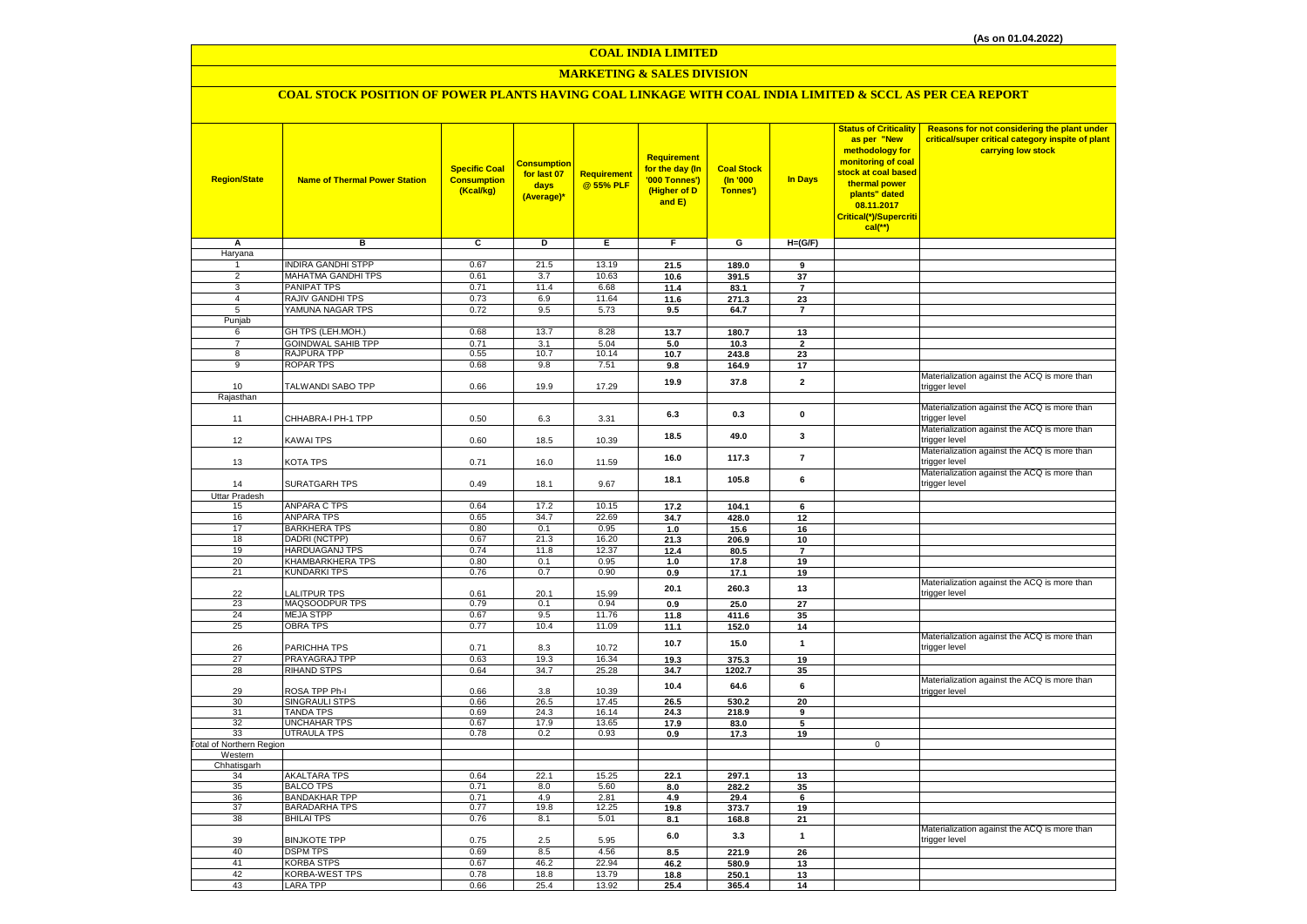## **MARKETING & SALES DIVISION**

## **COAL STOCK POSITION OF POWER PLANTS HAVING COAL LINKAGE WITH COAL INDIA LIMITED & SCCL AS PER CEA REPORT**

| <b>Region/State</b>        | <b>Name of Thermal Power Station</b>                | <b>Specific Coal</b><br><b>Consumption</b><br>(Kcal/kg) | <mark>Consumption</mark><br>for last 07<br>days<br>(Average)* | <b>Requirement</b><br>@ 55% PLF | <b>Requirement</b><br>for the day (In<br>'000 Tonnes')<br>(Higher of D<br>and E) | <b>Coal Stock</b><br>$($ ln '000<br>Tonnes') | In Days                          | <b>Status of Criticality</b><br>as per "New<br>methodology for<br>monitoring of coal<br>stock at coal based<br>thermal power<br>plants" dated<br>08.11.2017<br>Critical(*)/Supercriti<br>$cal$ (**) | Reasons for not considering the plant under<br>critical/super critical category inspite of plant<br>carrying low stock |
|----------------------------|-----------------------------------------------------|---------------------------------------------------------|---------------------------------------------------------------|---------------------------------|----------------------------------------------------------------------------------|----------------------------------------------|----------------------------------|-----------------------------------------------------------------------------------------------------------------------------------------------------------------------------------------------------|------------------------------------------------------------------------------------------------------------------------|
| Α                          | в                                                   | С                                                       | D                                                             | Е                               | F.                                                                               | G                                            | $H=(G/F)$                        |                                                                                                                                                                                                     |                                                                                                                        |
| 44                         | <b>VAWAPARA TPP</b>                                 | 0.79                                                    | 2.8                                                           | 6.28                            | 6.3                                                                              | 0.0                                          | 0                                |                                                                                                                                                                                                     | Materialization against the ACQ is more than<br>trigger level                                                          |
|                            |                                                     |                                                         |                                                               |                                 | 7.8                                                                              | 154.1                                        | 20                               |                                                                                                                                                                                                     |                                                                                                                        |
| 45<br>46                   | <b>PATHADI TPP</b><br>SIPAT STPS                    | 0.65<br>0.68                                            | 7.8<br>32.6                                                   | 5.18<br>26.62                   | 32.6                                                                             | 612.8                                        | 19                               |                                                                                                                                                                                                     |                                                                                                                        |
| 47                         | <b>TAMNAR TPP</b>                                   | 0.84                                                    | 27.3                                                          | 26.52                           | 27.3                                                                             | 110.3                                        | $\overline{\mathbf{4}}$          |                                                                                                                                                                                                     | Materialization against the ACQ is more than<br>trigger level                                                          |
| 48                         | <b>JCHPINDA TPP</b>                                 | 0.75                                                    | 24.7                                                          | 14.22                           | 24.7                                                                             | 202.3                                        | 8                                |                                                                                                                                                                                                     | Materialization against the ACQ is more than<br>trigger level                                                          |
| Gujarat                    |                                                     |                                                         |                                                               |                                 |                                                                                  |                                              |                                  |                                                                                                                                                                                                     |                                                                                                                        |
|                            |                                                     |                                                         |                                                               |                                 | 8.7                                                                              | 112.6                                        | 13                               |                                                                                                                                                                                                     | Materialization against the ACQ is more than                                                                           |
| 49<br>50                   | <b>GANDHI NAGAR TPS</b><br>SABARMATI (D-F STATIONS) | 0.69<br>0.57                                            | 8.7<br>4.9                                                    | 5.71<br>2.74                    | 4.9                                                                              |                                              | #REF!                            |                                                                                                                                                                                                     | trigger level                                                                                                          |
|                            |                                                     |                                                         |                                                               |                                 |                                                                                  | 31.0                                         |                                  |                                                                                                                                                                                                     | Materialization against the ACQ is more than                                                                           |
| 51                         | <b>JKAI TPS</b>                                     | 0.67                                                    | 16.2                                                          | 9.85                            | 16.2                                                                             | 89.1                                         | 5                                |                                                                                                                                                                                                     | trigger level<br>Materialization against the ACQ is more than                                                          |
| 52<br>Madhya Pradesh       | <b>WANAKBORI TPS</b>                                | 0.67                                                    | 26.1                                                          | 20.22                           | 26.1                                                                             | 46.6                                         | $\mathbf{2}$                     |                                                                                                                                                                                                     | trigger level                                                                                                          |
| 53                         | AMARKANTAK EXT TPS                                  | 0.65                                                    | 2.7                                                           | 1.80                            | 2.7                                                                              | 44.0                                         | 16                               |                                                                                                                                                                                                     |                                                                                                                        |
| 54                         | <b>ANUPPUR TPP</b>                                  | 0.65                                                    | 15.4                                                          | 10.31                           | 15.4                                                                             | 334.0                                        | 22                               |                                                                                                                                                                                                     |                                                                                                                        |
| 55                         | <b>BINA TPS</b>                                     | 0.74                                                    | 7.5                                                           | 4.88                            | 7.5                                                                              | 54.0                                         | $\overline{7}$                   |                                                                                                                                                                                                     |                                                                                                                        |
| 56                         | GADARWARA TPP                                       | 0.66                                                    | 20.8                                                          | 13.93                           | 20.8                                                                             | 86.1                                         | $\overline{\mathbf{4}}$          |                                                                                                                                                                                                     | Materialization against the ACQ is more than<br>trigger level                                                          |
| 57                         | KHARGONE STPP                                       | 0.60                                                    | 9.0                                                           | 10.45                           | 10.4                                                                             | 159.1                                        | 15                               |                                                                                                                                                                                                     | Materialization against the ACQ is more than<br>trigger level                                                          |
| 58                         | SANJAY GANDHI TPS                                   | 0.82                                                    | 17.7                                                          | 14.57                           | 17.7                                                                             | 49.8                                         | 3                                |                                                                                                                                                                                                     | Non payment of dues                                                                                                    |
| 59                         | SATPURA TPS                                         | 0.67                                                    | 7.3                                                           | 11.79                           | 11.8                                                                             | 24.7                                         | $\overline{\mathbf{2}}$          |                                                                                                                                                                                                     | Non Payment of Dues                                                                                                    |
| 60                         | <b>SEIONI TPP</b><br>SHREE SINGAJI TPP              | 0.64<br>0.71                                            | 8.3                                                           | 5.06<br>23.50                   | 8.3                                                                              | 148.2                                        | 18                               |                                                                                                                                                                                                     | Non Payment of Dues                                                                                                    |
| 61<br>62                   | <b>VINDHYACHAL STPS</b>                             | 0.69                                                    | 23.9<br>54.6                                                  | 43.60                           | 23.9<br>54.6                                                                     | 90.4<br>1608.9                               | 4<br>29                          |                                                                                                                                                                                                     |                                                                                                                        |
| Maharashtra                |                                                     |                                                         |                                                               |                                 |                                                                                  |                                              |                                  |                                                                                                                                                                                                     |                                                                                                                        |
|                            |                                                     |                                                         |                                                               |                                 | 16.1                                                                             | 63.9                                         | 4                                |                                                                                                                                                                                                     | Materialization against the ACQ is more than                                                                           |
| 63                         | <b>AMRAVATI TPS</b>                                 | 0.62                                                    | 16.1                                                          | 11.07                           |                                                                                  |                                              |                                  |                                                                                                                                                                                                     | trigger level<br>Non payment of dues                                                                                   |
| 64<br>65                   | <b>BHUSAWAL TPS</b><br><b>BUTIBORI TPP</b>          | 0.72<br>0.67                                            | 15.1<br>0.0                                                   | 11.44<br>5.31                   | 15.1                                                                             | 37.5                                         | $\overline{\mathbf{2}}$<br>11    |                                                                                                                                                                                                     |                                                                                                                        |
| 66                         | CHANDRAPUR(MAHARASHTRA) STPS                        | 0.78                                                    | 40.5                                                          | 30.17                           | 5.3<br>40.5                                                                      | 59.7<br>325.6                                | $\overline{\mathbf{8}}$          |                                                                                                                                                                                                     | Non payment of dues                                                                                                    |
|                            |                                                     |                                                         |                                                               |                                 |                                                                                  |                                              |                                  |                                                                                                                                                                                                     | Materialization against the ACQ is more than                                                                           |
| 67                         | DAHANU TPS                                          | 0.62                                                    | $6.6\,$                                                       | 4.09                            | 6.6                                                                              | 2.5                                          | $\pmb{0}$                        |                                                                                                                                                                                                     | trigger level<br>Materialization against the ACQ is more than                                                          |
| 68                         | DHARIWAL TPP                                        | 0.67                                                    | 7.5                                                           | 5.34                            | $7.5$                                                                            | 79.6                                         | 11                               |                                                                                                                                                                                                     | trigger level<br>Materialization against the ACQ is more than                                                          |
| 69                         | <b>GMR WARORA TPS</b>                               | 0.67                                                    | 8.4                                                           | 5.29                            | 8.4                                                                              | 16.3                                         | $\overline{\mathbf{2}}$          |                                                                                                                                                                                                     | trigger level                                                                                                          |
| 70                         | KHAPARKHEDA TPS                                     | 0.89                                                    | 21.0                                                          | 15.72                           | 21.0                                                                             | 172.7                                        | 8                                |                                                                                                                                                                                                     | Non payment of dues                                                                                                    |
| 71<br>72                   | <b>KORADI TPS</b><br><b>MAUDA TPS</b>               | 0.76<br>0.70                                            | 27.5<br>24.2                                                  | 22.08<br>21.29                  | 27.5<br>24.2                                                                     | 58.7<br>163.1                                | $\overline{2}$<br>$\overline{7}$ |                                                                                                                                                                                                     |                                                                                                                        |
| 73                         | <b>NASIK TPS</b>                                    | 0.81                                                    | 4.9                                                           | 6.72                            | 6.7                                                                              | 32.0                                         | 5                                |                                                                                                                                                                                                     | Non payment of dues                                                                                                    |
| 74                         | <b>PARAS TPS</b>                                    | 0.74                                                    | 6.5                                                           | 4.90                            | 6.5                                                                              | 20.3                                         | 3                                |                                                                                                                                                                                                     | Non payment of dues                                                                                                    |
| 75                         | <b>PARLITPS</b>                                     | 0.67                                                    | 6.0                                                           | 6.65                            | 6.7                                                                              | 33.9                                         | 5                                |                                                                                                                                                                                                     | Non payment of dues                                                                                                    |
| 76                         | <b>SOLAPUR STPS</b>                                 | 0.56                                                    | 17.3                                                          | 9.73                            | 17.3                                                                             | 33.4                                         | $\overline{\mathbf{2}}$          |                                                                                                                                                                                                     | Materialization against the ACQ is more than<br>trigger level                                                          |
| 77                         | <b>TIRORA TPS</b>                                   | 0.66                                                    | 46.5                                                          | 28.73                           | 46.5                                                                             | 196.6                                        | $\overline{\mathbf{4}}$          |                                                                                                                                                                                                     | Materialization against the ACQ is more than<br>trigger level                                                          |
| 78                         | WARDHA WARORA TPP                                   | 0.66                                                    | 4.0                                                           | 4.71                            | 4.7                                                                              | 183.1                                        | 39                               |                                                                                                                                                                                                     |                                                                                                                        |
| otal of Western Region     |                                                     |                                                         |                                                               |                                 |                                                                                  |                                              |                                  | $\mathbf 0$                                                                                                                                                                                         |                                                                                                                        |
| Southern<br>Andhra Pradesh |                                                     |                                                         |                                                               |                                 |                                                                                  |                                              |                                  |                                                                                                                                                                                                     |                                                                                                                        |
| 79                         | DAMODARAM SANJEEVAIAH TPS                           | 0.66                                                    | 11.0                                                          | 13.85                           | 13.8                                                                             | 68.2                                         | 5                                |                                                                                                                                                                                                     | Materialization against the ACQ is more than<br>trigger level                                                          |
| 80                         | Dr. N.TATA RAO TPS                                  | 0.77                                                    | 29.4                                                          | 17.90                           | 29.4                                                                             | 44.6                                         | $\mathbf{2}$                     |                                                                                                                                                                                                     | Materialization against the ACQ is more than<br>trigger level                                                          |
| 81                         | PAINAMPURAM TPP                                     | 0.59                                                    | 19.6                                                          | 10.21                           | 19.6                                                                             | 83.3                                         | 4                                |                                                                                                                                                                                                     |                                                                                                                        |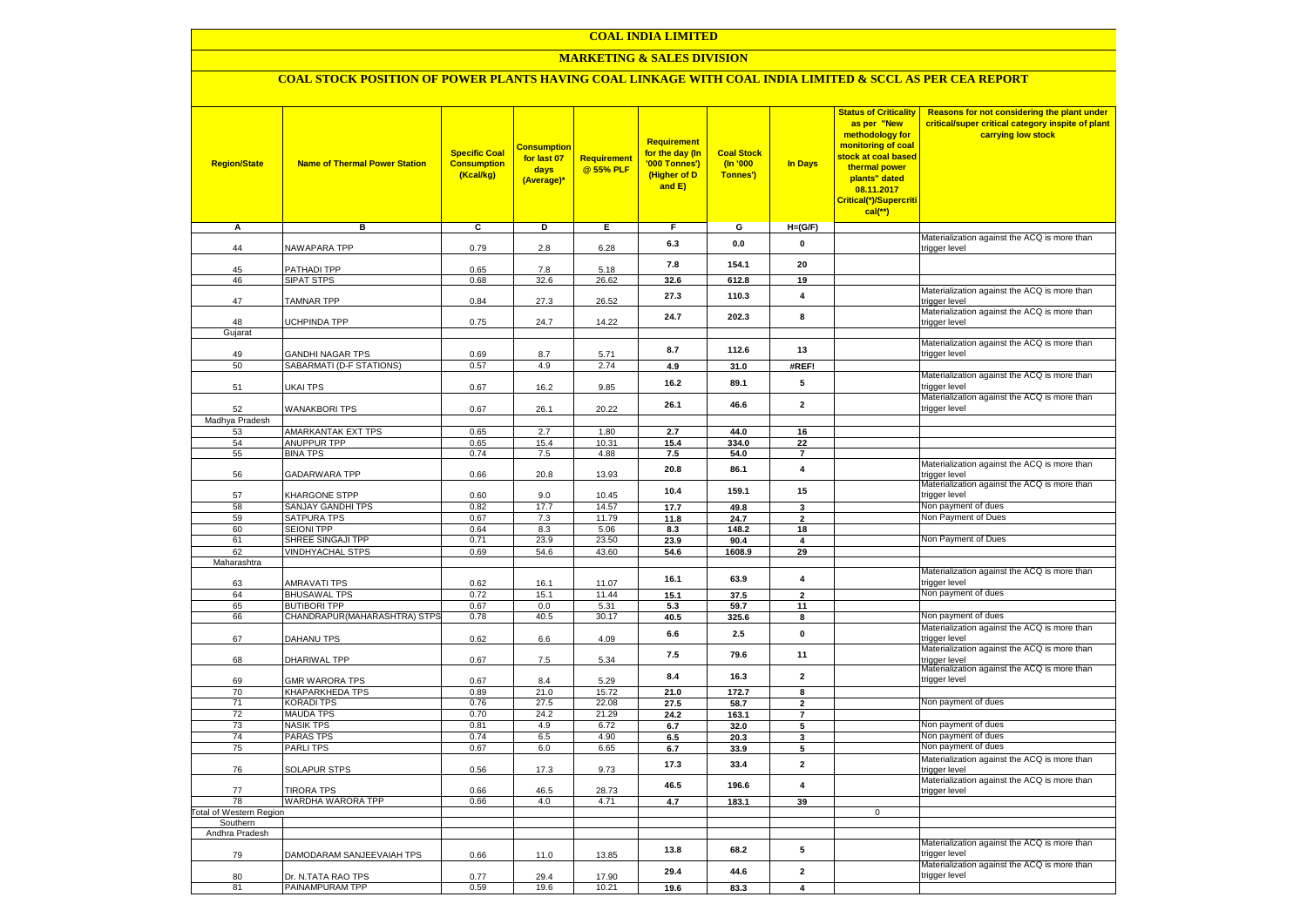#### **MARKETING & SALES DIVISION**

# **COAL STOCK POSITION OF POWER PLANTS HAVING COAL LINKAGE WITH COAL INDIA LIMITED & SCCL AS PER CEA REPORT**

| <b>Region/State</b>             | <b>Name of Thermal Power Station</b>       | <b>Specific Coal</b><br><b>Consumption</b><br>(Kcal/kg) | <mark>Consumption</mark><br>for last 07<br>days<br>(Average)* | <b>Requirement</b><br>@ 55% PLF | <b>Requirement</b><br>for the day (In<br>'000 Tonnes')<br>(Higher of D<br>and E) | <b>Coal Stock</b><br>(In '000<br>Tonnes') | <b>In Days</b>          | <b>Status of Criticality</b><br>as per "New<br>methodology for<br>monitoring of coal<br>stock at coal based<br>thermal power<br>plants" dated<br>08.11.2017<br>Critical(*)/Supercriti<br>$cal$ (**) | Reasons for not considering the plant under<br>critical/super critical category inspite of plant<br>carrying low stock |
|---------------------------------|--------------------------------------------|---------------------------------------------------------|---------------------------------------------------------------|---------------------------------|----------------------------------------------------------------------------------|-------------------------------------------|-------------------------|-----------------------------------------------------------------------------------------------------------------------------------------------------------------------------------------------------|------------------------------------------------------------------------------------------------------------------------|
| A                               | в                                          | С                                                       | D                                                             | Е                               | F.                                                                               | G                                         | $H=(G/F)$               |                                                                                                                                                                                                     |                                                                                                                        |
| 82                              | RAYALASEEMA TPS                            | 0.76                                                    | 18.2                                                          | 16.60                           | 18.2                                                                             | 30.9                                      | $\mathbf{2}$            |                                                                                                                                                                                                     | Materialization against the ACQ is more than<br>trigger level                                                          |
| 83                              | SIMHADRI                                   | 0.78                                                    | 30.8                                                          | 20.54                           | 30.8                                                                             | 291.8                                     | 9                       |                                                                                                                                                                                                     |                                                                                                                        |
|                                 |                                            |                                                         |                                                               |                                 |                                                                                  |                                           |                         |                                                                                                                                                                                                     | Materialization against the ACQ is more than                                                                           |
| 84                              | <b>SGPL TPP</b>                            | 0.53                                                    | 16.4                                                          | 9.26                            | 16.4                                                                             | 15.0                                      | $\mathbf{1}$            |                                                                                                                                                                                                     | trigger level                                                                                                          |
| 85                              | <b>VIZAG TPP</b>                           | 0.67                                                    | 6.6                                                           | 9.20                            | 9.2                                                                              | 35.8                                      | $\overline{\mathbf{4}}$ |                                                                                                                                                                                                     |                                                                                                                        |
| Karnataka                       |                                            |                                                         |                                                               |                                 |                                                                                  |                                           |                         |                                                                                                                                                                                                     | Materialization against the ACQ is more than                                                                           |
| 86                              | <b>BELLARY TPS</b>                         | 0.63                                                    | 17.3                                                          | 14.23                           | 17.3                                                                             | 56.9                                      | 3                       |                                                                                                                                                                                                     | trigger level                                                                                                          |
| 87                              | KUDGI STPP                                 | 0.63                                                    | 25.0                                                          | 19.90                           | 25.0                                                                             | 60.8                                      | $\mathbf{2}$            |                                                                                                                                                                                                     | Materialization against the ACQ is more than<br>trigger level                                                          |
| 88                              | RAICHUR TPS                                | 0.66                                                    | 13.9                                                          | 14.98                           | 15.0                                                                             | 67.7                                      | 5                       |                                                                                                                                                                                                     | Materialization against the ACQ is more than<br>trigger level                                                          |
|                                 |                                            |                                                         |                                                               |                                 | 13.7                                                                             | 14.5                                      | $\mathbf{1}$            |                                                                                                                                                                                                     | Materialization against the ACQ is more than                                                                           |
| 89<br><b>Tamil Nadu</b>         | <b>YERMARUS TPP</b>                        | 0.62                                                    | 13.7                                                          | 13.09                           |                                                                                  |                                           |                         |                                                                                                                                                                                                     | trigger level                                                                                                          |
|                                 |                                            |                                                         |                                                               |                                 | 11.8                                                                             | 22.7                                      | $\mathbf{2}$            |                                                                                                                                                                                                     | Materialization against the ACQ is more than                                                                           |
| 90                              | <b>METTUR TPS</b>                          | 0.81                                                    | 11.8                                                          | 8.98                            |                                                                                  |                                           |                         |                                                                                                                                                                                                     | trigger level<br>Materialization against the ACQ is more than                                                          |
| 91                              | METTUR TPS - II                            | 0.78                                                    | 7.7                                                           | 6.16                            | 7.7                                                                              | 52.9                                      | $\overline{7}$          |                                                                                                                                                                                                     | trigger level                                                                                                          |
| 92                              | <b>VORTH CHENNAI TPS</b>                   | 0.82                                                    | 31.4                                                          | 19.78                           | 31.4                                                                             | 108.1                                     | 3                       |                                                                                                                                                                                                     | Materialization against the ACQ is more than<br>trigger level                                                          |
| 93                              | <b>TUTICORIN TPS</b>                       | 0.96                                                    | 12.4                                                          | 13.31                           | 13.3                                                                             | 47.9                                      | 4                       |                                                                                                                                                                                                     | Materialization against the ACQ is more than<br>trigger level                                                          |
| 94                              | <b>VALLUR TPP</b>                          | 0.72                                                    | 24.2                                                          | 14.26                           | 24.2                                                                             | 144.2                                     | 6                       |                                                                                                                                                                                                     |                                                                                                                        |
| Telangana                       |                                            |                                                         |                                                               |                                 |                                                                                  |                                           |                         |                                                                                                                                                                                                     |                                                                                                                        |
| 95                              | <b>BHADRADRI TPP</b>                       | 0.69                                                    | 13.0                                                          | 9.83                            | 13.0                                                                             | 107.0                                     | 8                       |                                                                                                                                                                                                     |                                                                                                                        |
| 96<br>97                        | KAKATIYA TPS<br>KOTHAGUDEM TPS (NEW)       | 0.57<br>0.64                                            | 14.5<br>14.3                                                  | 8.33<br>8.46                    | 14.5<br>14.3                                                                     | 110.8<br>103.5                            | 8<br>$\overline{7}$     |                                                                                                                                                                                                     |                                                                                                                        |
| 98                              | KOTHAGUDEM TPS (STAGE-7)                   | 0.50                                                    | 9.2                                                           | 5.23                            | 9.2                                                                              | 86.0                                      | 9                       |                                                                                                                                                                                                     |                                                                                                                        |
| 99                              | RAMAGUNDEM STPS                            | 0.62                                                    | 33.3                                                          | 21.33                           | 33.3                                                                             | 223.2                                     | $\overline{7}$          |                                                                                                                                                                                                     |                                                                                                                        |
| 100                             | RAMAGUNDEM-B TPS                           | 0.77                                                    | 0.8                                                           | 0.64                            | 0.8                                                                              | 8.4                                       | 11                      |                                                                                                                                                                                                     |                                                                                                                        |
| 101                             | <b>SINGARENI TPP</b>                       | 0.58                                                    | 15.8                                                          | 9.12                            | 15.8                                                                             | 121.8                                     | 8                       |                                                                                                                                                                                                     |                                                                                                                        |
| <b>Fotal of Southern Region</b> |                                            |                                                         |                                                               |                                 |                                                                                  |                                           |                         | $\mathbf 0$                                                                                                                                                                                         |                                                                                                                        |
| Eastern<br>Bihar                |                                            |                                                         |                                                               |                                 |                                                                                  |                                           |                         |                                                                                                                                                                                                     |                                                                                                                        |
| 102                             | <b>BARAUNI TPS</b>                         | 0.63                                                    | 4.6                                                           | 5.90                            | 5.9                                                                              | 135.4                                     | 23                      |                                                                                                                                                                                                     |                                                                                                                        |
| 103                             | <b>BARHI</b>                               | 0.67                                                    | 8.2                                                           | 5.84                            | 8.2                                                                              | 129.5                                     | 16                      |                                                                                                                                                                                                     |                                                                                                                        |
| 104                             | <b>BARH II</b>                             | 0.67                                                    | 16.5                                                          | 11.67                           | 16.5                                                                             | 259.0                                     | 16                      |                                                                                                                                                                                                     |                                                                                                                        |
| 105                             | <b>KAHALGAON TPS</b>                       | 0.80                                                    | 29.2                                                          | 24.62                           | 29.2                                                                             | 207.2                                     | $\overline{7}$          |                                                                                                                                                                                                     | Materialization against the ACQ is more than<br>trigger level                                                          |
| 106                             | MUZAFFARPUR TPS                            | 0.77                                                    | 5.6                                                           | 3.95                            | 5.6                                                                              | 79.0                                      | 14                      |                                                                                                                                                                                                     | Materialization against the ACQ is more than<br>trigger level                                                          |
| 107                             | <b>NABINAGAR STPP</b>                      | 0.58                                                    | 18.8                                                          | 10.14                           | 18.8                                                                             | 280.6                                     | 15                      |                                                                                                                                                                                                     |                                                                                                                        |
| 108                             | <b>NABINAGAR TPP</b>                       | 0.69                                                    | 15.3                                                          | 9.06                            | 15.3                                                                             | 74.3                                      | 5                       |                                                                                                                                                                                                     |                                                                                                                        |
| Jharkhand<br>109                | BOKARO TPS `A` EXP                         | 0.57                                                    | 6.5                                                           | 3.78                            | 6.5                                                                              | 264.6                                     | 41                      |                                                                                                                                                                                                     |                                                                                                                        |
| 110                             | CHANDRAPURA(DVC) TPS                       | 0.61                                                    | 6.1                                                           | 4.06                            | 6.1                                                                              | 166.5                                     | 27                      |                                                                                                                                                                                                     |                                                                                                                        |
| 111                             | JOJOBERA TPS                               | 0.69                                                    | 3.3                                                           | 2.18                            | 3.3                                                                              | 82.2                                      | 25                      |                                                                                                                                                                                                     |                                                                                                                        |
| 112                             | KODARMA TPP                                | 0.62                                                    | 13.7                                                          | 8.23                            | 13.7                                                                             | 155.2                                     | 11                      |                                                                                                                                                                                                     |                                                                                                                        |
| 113                             | <b>MAHADEV PRASAD STPP</b>                 | 0.70                                                    | 6.2                                                           | 5.01                            | 6.2                                                                              | 43.7                                      | $\overline{\mathbf{r}}$ |                                                                                                                                                                                                     | Materialization against the ACQ is more than<br>trigger level                                                          |
| 114                             | <b>MAITHON RB TPP</b>                      | 0.64                                                    | 9.7                                                           | 8.89                            | 9.7                                                                              | 361.6                                     | 37                      |                                                                                                                                                                                                     | Materialization against the ACQ is more than                                                                           |
| 115                             | TENUGHAT TPS                               | 0.75                                                    | 4.6                                                           | 4.16                            | 4.6                                                                              | 37.0                                      | 8                       |                                                                                                                                                                                                     | trigger level                                                                                                          |
| Odisha                          |                                            | 0.71                                                    | 27.3                                                          | 14.95                           | 27.3                                                                             | 389.4                                     | 14                      |                                                                                                                                                                                                     |                                                                                                                        |
| 116<br>117                      | <b>DARLIPALI STPS</b><br><b>DERANG TPP</b> | 0.70                                                    | 18.0                                                          | 11.10                           | 18.0                                                                             | 1166.5                                    | 65                      |                                                                                                                                                                                                     |                                                                                                                        |
| 118                             | <b>IB VALLEY TPS</b>                       | 0.83                                                    | 18.8                                                          | 19.16                           | 19.2                                                                             | 272.4                                     | 14                      |                                                                                                                                                                                                     |                                                                                                                        |
|                                 |                                            |                                                         |                                                               |                                 |                                                                                  |                                           |                         |                                                                                                                                                                                                     | Materialization against the ACQ is more than                                                                           |
| 119                             | KAMALANGA TPS                              | 0.72                                                    | 17.7                                                          | 10.02                           | 17.7                                                                             | 102.4                                     | 6                       |                                                                                                                                                                                                     | trigger level                                                                                                          |